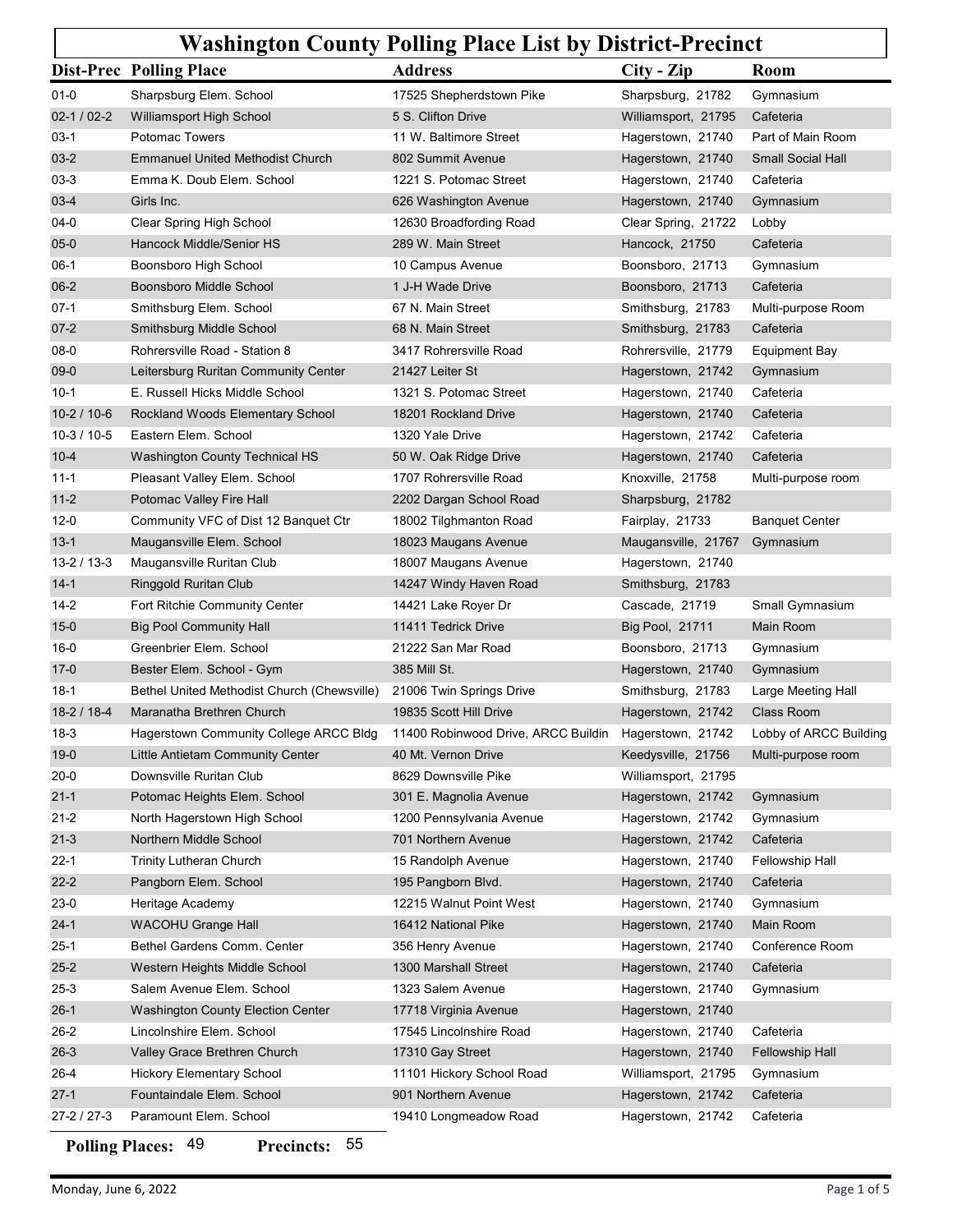## Washington County Polling Place List by Hagerstown/County Precincts

|                         |                                      | <b>Washington County Polling Place List by Hagerstown/County Precincts</b> |                     |                          |
|-------------------------|--------------------------------------|----------------------------------------------------------------------------|---------------------|--------------------------|
|                         | <b>Dist-Prec Polling Place</b>       | <b>Address</b>                                                             | $City - Zip$        | Room                     |
|                         | <b>Hagerstown Precincts</b>          |                                                                            |                     |                          |
| $03-1$                  | Potomac Towers                       | 11 W. Baltimore Street                                                     | Hagerstown, 21740   | Part of Main Room        |
| $03-2$                  | Emmanuel United Methodist Church     | 802 Summit Avenue                                                          | Hagerstown, 21740   | <b>Small Social Hall</b> |
| $03-3$                  | Emma K. Doub Elem. School            | 1221 S. Potomac Street                                                     | Hagerstown, 21740   | Cafeteria                |
| $03 - 4$                | Girls Inc.                           | 626 Washington Avenue                                                      | Hagerstown, 21740   | Gymnasium                |
| 17-0                    | Bester Elem. School - Gym            | 385 Mill St.                                                               | Hagerstown, 21740   | Gymnasium                |
| $21 - 1$                | Potomac Heights Elem. School         | 301 E. Magnolia Avenue                                                     | Hagerstown, 21742   | Gymnasium                |
| $21 - 2$                | North Hagerstown High School         | 1200 Pennsylvania Avenue                                                   | Hagerstown, 21742   | Gymnasium                |
| $21 - 3$                | Northern Middle School               | 701 Northern Avenue                                                        | Hagerstown, 21742   | Cafeteria                |
| $22 - 1$                | <b>Trinity Lutheran Church</b>       | 15 Randolph Avenue                                                         | Hagerstown, 21740   | <b>Fellowship Hall</b>   |
| $22 - 2$                | Pangborn Elem. School                | 195 Pangborn Blvd.                                                         | Hagerstown, 21740   | Cafeteria                |
| $25-1$                  | Bethel Gardens Comm. Center          | 356 Henry Avenue                                                           | Hagerstown, 21740   | Conference Room          |
| $25 - 2$                | Western Heights Middle School        | 1300 Marshall Street                                                       | Hagerstown, 21740   | Cafeteria                |
| 25-3                    | Salem Avenue Elem. School            | 1323 Salem Avenue                                                          | Hagerstown, 21740   | Gymnasium                |
| Hagerstown              | <b>Polling Places: 13</b>            | Precincts: 13                                                              |                     |                          |
|                         |                                      |                                                                            |                     |                          |
| <b>County Precincts</b> |                                      |                                                                            |                     |                          |
| $01 - 0$                | Sharpsburg Elem. School              | 17525 Shepherdstown Pike                                                   | Sharpsburg, 21782   | Gymnasium                |
| $02-1/02-2$             | Williamsport High School             | 5 S. Clifton Drive                                                         | Williamsport, 21795 | Cafeteria                |
| 04-0                    | Clear Spring High School             | 12630 Broadfording Road                                                    | Clear Spring, 21722 | Lobby                    |
| $05 - 0$                | Hancock Middle/Senior HS             | 289 W. Main Street                                                         | Hancock, 21750      | Cafeteria                |
| $06-1$                  | Boonsboro High School                | 10 Campus Avenue                                                           | Boonsboro, 21713    | Gymnasium                |
| $06-2$                  | Boonsboro Middle School              | 1 J-H Wade Drive                                                           | Boonsboro, 21713    | Cafeteria                |
| $07-1$                  | Smithsburg Elem. School              | 67 N. Main Street                                                          | Smithsburg, 21783   | Multi-purpose Room       |
| $07 - 2$                | Smithsburg Middle School             | 68 N. Main Street                                                          | Smithsburg, 21783   | Cafeteria                |
| 08-0                    | Rohrersville Road - Station 8        | 3417 Rohrersville Road                                                     | Rohrersville, 21779 | Equipment Bay            |
| 09-0                    | Leitersburg Ruritan Community Center | 21427 Leiter St                                                            | Hagerstown, 21742   | Gymnasium                |
| $10-1$                  | E. Russell Hicks Middle School       | 1321 S. Potomac Street                                                     | Hagerstown, 21740   | Cafeteria                |
| $10-2/10-6$             | Rockland Woods Elementary School     | 18201 Rockland Drive                                                       | Hagerstown, 21740   | Cafeteria                |

## **County Precincts**

| $03-3$                  | Emma K. Doub Elem. School                   | 1221 S. Potomac Street              | Hagerstown, 21740      | Cafeteria              |
|-------------------------|---------------------------------------------|-------------------------------------|------------------------|------------------------|
| $03-4$                  | Girls Inc.                                  | 626 Washington Avenue               | Hagerstown, 21740      | Gymnasium              |
| $17-0$                  | Bester Elem. School - Gym                   | 385 Mill St.                        | Hagerstown, 21740      | Gymnasium              |
| $21 - 1$                | Potomac Heights Elem. School                | 301 E. Magnolia Avenue              | Hagerstown, 21742      | Gymnasium              |
| $21 - 2$                | North Hagerstown High School                | 1200 Pennsylvania Avenue            | Hagerstown, 21742      | Gymnasium              |
| $21 - 3$                | Northern Middle School                      | 701 Northern Avenue                 | Hagerstown, 21742      | Cafeteria              |
| 22-1                    | <b>Trinity Lutheran Church</b>              | 15 Randolph Avenue                  | Hagerstown, 21740      | Fellowship Hall        |
| $22 - 2$                | Pangborn Elem. School                       | 195 Pangborn Blvd.                  | Hagerstown, 21740      | Cafeteria              |
| $25-1$                  | Bethel Gardens Comm. Center                 | 356 Henry Avenue                    | Hagerstown, 21740      | Conference Room        |
| $25 - 2$                | Western Heights Middle School               | 1300 Marshall Street                | Hagerstown, 21740      | Cafeteria              |
| $25 - 3$                | Salem Avenue Elem. School                   | 1323 Salem Avenue                   | Hagerstown, 21740      | Gymnasium              |
|                         | <b>Polling Places: 13</b>                   | 13<br><b>Precincts:</b>             |                        |                        |
| <b>Hagerstown</b>       |                                             |                                     |                        |                        |
| <b>County Precincts</b> |                                             |                                     |                        |                        |
| $01 - 0$                | Sharpsburg Elem. School                     | 17525 Shepherdstown Pike            | Sharpsburg, 21782      | Gymnasium              |
| $02-1/02-2$             | Williamsport High School                    | 5 S. Clifton Drive                  | Williamsport, 21795    | Cafeteria              |
| 04-0                    | Clear Spring High School                    | 12630 Broadfording Road             | Clear Spring, 21722    | Lobby                  |
| $05-0$                  | Hancock Middle/Senior HS                    | 289 W. Main Street                  | Hancock, 21750         | Cafeteria              |
| $06-1$                  | Boonsboro High School                       | 10 Campus Avenue                    | Boonsboro, 21713       | Gymnasium              |
| $06-2$                  | Boonsboro Middle School                     | 1 J-H Wade Drive                    | Boonsboro, 21713       | Cafeteria              |
| $07-1$                  | Smithsburg Elem. School                     | 67 N. Main Street                   | Smithsburg, 21783      | Multi-purpose Room     |
| $07-2$                  | Smithsburg Middle School                    | 68 N. Main Street                   | Smithsburg, 21783      | Cafeteria              |
| 08-0                    | Rohrersville Road - Station 8               | 3417 Rohrersville Road              | Rohrersville, 21779    | <b>Equipment Bay</b>   |
| 09-0                    | Leitersburg Ruritan Community Center        | 21427 Leiter St                     | Hagerstown, 21742      | Gymnasium              |
| 10-1                    | E. Russell Hicks Middle School              | 1321 S. Potomac Street              | Hagerstown, 21740      | Cafeteria              |
| $10-2/10-6$             | Rockland Woods Elementary School            | 18201 Rockland Drive                | Hagerstown, 21740      | Cafeteria              |
| $10-3/10-5$             | Eastern Elem. School                        | 1320 Yale Drive                     |                        | Cafeteria              |
|                         |                                             |                                     | Hagerstown, 21742      |                        |
| $10 - 4$                | Washington County Technical HS              | 50 W. Oak Ridge Drive               | Hagerstown, 21740      | Cafeteria              |
| $11 - 1$                | Pleasant Valley Elem. School                | 1707 Rohrersville Road              | Knoxville, 21758       | Multi-purpose room     |
| $11 - 2$                | Potomac Valley Fire Hall                    | 2202 Dargan School Road             | Sharpsburg, 21782      |                        |
| $12 - 0$                | Community VFC of Dist 12 Banquet Ctr        | 18002 Tilghmanton Road              | Fairplay, 21733        | <b>Banquet Center</b>  |
| $13 - 1$                | Maugansville Elem. School                   | 18023 Maugans Avenue                | Maugansville, 21767    | Gymnasium              |
| $13 - 2 / 13 - 3$       | Maugansville Ruritan Club                   | 18007 Maugans Avenue                | Hagerstown, 21740      |                        |
| $14-1$                  | Ringgold Ruritan Club                       | 14247 Windy Haven Road              | Smithsburg, 21783      |                        |
| 14-2                    | Fort Ritchie Community Center               | 14421 Lake Royer Dr                 | Cascade, 21719         | Small Gymnasium        |
| $15 - 0$                | <b>Big Pool Community Hall</b>              | 11411 Tedrick Drive                 | <b>Big Pool, 21711</b> | Main Room              |
| $16-0$                  | Greenbrier Elem. School                     | 21222 San Mar Road                  | Boonsboro, 21713       | Gymnasium              |
| $18-1$                  | Bethel United Methodist Church (Chewsville) | 21006 Twin Springs Drive            | Smithsburg, 21783      | Large Meeting Hall     |
| $18-2/18-4$             | Maranatha Brethren Church                   | 19835 Scott Hill Drive              | Hagerstown, 21742      | Class Room             |
| $18-3$                  | Hagerstown Community College ARCC Bldg      | 11400 Robinwood Drive, ARCC Buildin | Hagerstown, 21742      | Lobby of ARCC Building |
| $19-0$                  | Little Antietam Community Center            | 40 Mt. Vernon Drive                 | Keedysville, 21756     | Multi-purpose room     |
| $20 - 0$                | Downsville Ruritan Club                     | 8629 Downsville Pike                | Williamsport, 21795    |                        |
| $23-0$                  | Heritage Academy                            | 12215 Walnut Point West             | Hagerstown, 21740      | Gymnasium              |
| $24-1$                  | <b>WACOHU Grange Hall</b>                   | 16412 National Pike                 | Hagerstown, 21740      | Main Room              |
| $26-1$                  | Washington County Election Center           | 17718 Virginia Avenue               | Hagerstown, 21740      |                        |
| $26 - 2$                | Lincolnshire Elem. School                   | 17545 Lincolnshire Road             | Hagerstown, 21740      | Cafeteria              |
| $26-3$                  | Valley Grace Brethren Church                | 17310 Gay Street                    | Hagerstown, 21740      | Fellowship Hall        |
| $26 - 4$                | <b>Hickory Elementary School</b>            | 11101 Hickory School Road           | Williamsport, 21795    | Gymnasium              |
| $27-1$                  | Fountaindale Elem. School                   | 901 Northern Avenue                 | Hagerstown, 21742      | Cafeteria              |
| $27-2/27-3$             | Paramount Elem. School                      | 19410 Longmeadow Road               | Hagerstown, 21742      | Cafeteria              |
|                         |                                             |                                     |                        |                        |
| County                  | <b>Polling Places: 36</b>                   | Precincts: 42                       |                        |                        |
| <b>Total</b>            | <b>Polling Places: 49</b>                   | Precincts: 55                       |                        |                        |
|                         |                                             |                                     |                        |                        |
| Monday, June 6, 2022    |                                             |                                     |                        | Page 2 of 5            |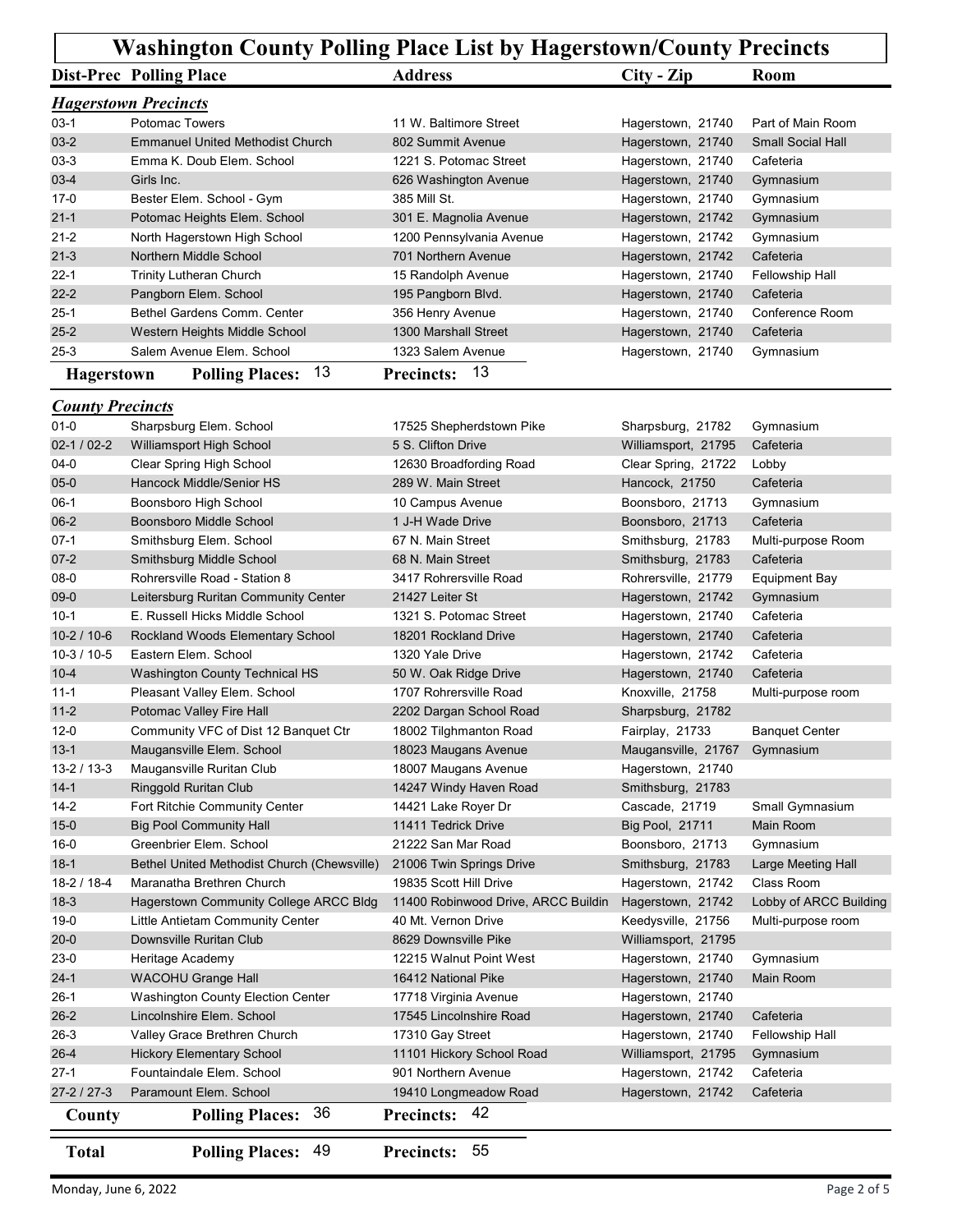|                                   | <b>Dist-Prec</b> Polling Place                                           | <b>Address</b>                                           | $City - Zip$                                | <b>Room</b>                      |
|-----------------------------------|--------------------------------------------------------------------------|----------------------------------------------------------|---------------------------------------------|----------------------------------|
| <b>LegDistrict: 01C</b>           | <b>Polling Places: 14</b>                                                | -14<br><b>Precincts:</b>                                 |                                             |                                  |
| $02-1$                            | Williamsport High School                                                 | 5 S. Clifton Drive                                       | Williamsport, 21795                         | Cafeteria                        |
| $04 - 0$<br>$05-0$                | Clear Spring High School<br>Hancock Middle/Senior HS                     | 12630 Broadfording Road<br>289 W. Main Street            | Clear Spring, 21722<br>Hancock, 21750       | Lobby<br>Cafeteria               |
| $10 - 6$                          | Rockland Woods Elementary School                                         | 18201 Rockland Drive                                     | Hagerstown, 21740                           | Cafeteria                        |
| $13 - 1$                          | Maugansville Elem. School                                                | 18023 Maugans Avenue                                     | Maugansville, 21767                         | Gymnasium                        |
| $13 - 2$                          | Maugansville Ruritan Club                                                | 18007 Maugans Avenue                                     | Hagerstown, 21740                           |                                  |
| $15-0$<br>$23-0$                  | <b>Big Pool Community Hall</b><br>Heritage Academy                       | 11411 Tedrick Drive<br>12215 Walnut Point West           | <b>Big Pool, 21711</b><br>Hagerstown, 21740 | Main Room<br>Gymnasium           |
| $24-1$                            | WACOHU Grange Hall                                                       | 16412 National Pike                                      | Hagerstown, 21740                           | Main Room                        |
| $26-1$                            | <b>Washington County Election Center</b>                                 | 17718 Virginia Avenue                                    | Hagerstown, 21740                           |                                  |
| $26 - 2$                          | Lincolnshire Elem. School                                                | 17545 Lincolnshire Road                                  | Hagerstown, 21740                           | Cafeteria                        |
| $26 - 3$<br>$26 - 4$              | Valley Grace Brethren Church<br><b>Hickory Elementary School</b>         | 17310 Gay Street<br>11101 Hickory School Road            | Hagerstown, 21740<br>Williamsport, 21795    | Fellowship Hall<br>Gymnasium     |
| $27-3$                            | Paramount Elem. School                                                   | 19410 Longmeadow Road                                    | Hagerstown, 21742                           | Cafeteria                        |
| <b>LegDistrict: 02A</b>           | <b>Polling Places: 26</b>                                                | 26<br><b>Precincts:</b>                                  |                                             |                                  |
| $01 - 0$                          | Sharpsburg Elem. School                                                  | 17525 Shepherdstown Pike                                 | Sharpsburg, 21782                           | Gymnasium                        |
| $02 - 2$                          | Williamsport High School                                                 | 5 S. Clifton Drive                                       | Williamsport, 21795                         | Cafeteria                        |
| $06-1$                            | Boonsboro High School                                                    | 10 Campus Avenue                                         | Boonsboro, 21713                            | Gymnasium                        |
| $06 - 2$<br>$07-1$                | <b>Boonsboro Middle School</b><br>Smithsburg Elem. School                | 1 J-H Wade Drive<br>67 N. Main Street                    | Boonsboro, 21713<br>Smithsburg, 21783       | Cafeteria<br>Multi-purpose Room  |
| $07 - 2$                          | Smithsburg Middle School                                                 | 68 N. Main Street                                        | Smithsburg, 21783                           | Cafeteria                        |
| $08-0$                            | Rohrersville Road - Station 8                                            | 3417 Rohrersville Road                                   | Rohrersville, 21779                         | <b>Equipment Bay</b>             |
| 09-0                              | Leitersburg Ruritan Community Center                                     | 21427 Leiter St                                          | Hagerstown, 21742                           | Gymnasium                        |
| $10-1$<br>$10 - 2$                | E. Russell Hicks Middle School<br>Rockland Woods Elementary School       | 1321 S. Potomac Street<br>18201 Rockland Drive           | Hagerstown, 21740                           | Cafeteria<br>Cafeteria           |
| $10-3$                            | Eastern Elem. School                                                     | 1320 Yale Drive                                          | Hagerstown, 21740<br>Hagerstown, 21742      | Cafeteria                        |
| $10 - 4$                          | Washington County Technical HS                                           | 50 W. Oak Ridge Drive                                    | Hagerstown, 21740                           | Cafeteria                        |
| $11 - 1$                          | Pleasant Valley Elem. School                                             | 1707 Rohrersville Road                                   | Knoxville, 21758                            | Multi-purpose room               |
| $11 - 2$                          | Potomac Valley Fire Hall                                                 | 2202 Dargan School Road                                  | Sharpsburg, 21782                           |                                  |
| $12 - 0$<br>$13 - 3$              | Community VFC of Dist 12 Banquet Ctr<br>Maugansville Ruritan Club        | 18002 Tilghmanton Road<br>18007 Maugans Avenue           | Fairplay, 21733<br>Hagerstown, 21740        | <b>Banquet Center</b>            |
| $14-1$                            | Ringgold Ruritan Club                                                    | 14247 Windy Haven Road                                   | Smithsburg, 21783                           |                                  |
| $14 - 2$                          | Fort Ritchie Community Center                                            | 14421 Lake Royer Dr                                      | Cascade, 21719                              | Small Gymnasium                  |
| $16-0$                            | Greenbrier Elem. School                                                  | 21222 San Mar Road                                       | Boonsboro, 21713                            | Gymnasium                        |
| $18-1$<br>$18-2$                  | Bethel United Methodist Church (Chewsville)<br>Maranatha Brethren Church | 21006 Twin Springs Drive<br>19835 Scott Hill Drive       | Smithsburg, 21783<br>Hagerstown, 21742      | Large Meeting Hall<br>Class Room |
| $18-3$                            | Hagerstown Community College ARCC Bldg                                   | 11400 Robinwood Drive, ARCC Buildin                      | Hagerstown, 21742                           | Lobby of ARCC Building           |
| $19-0$                            | Little Antietam Community Center                                         | 40 Mt. Vernon Drive                                      | Keedysville, 21756                          | Multi-purpose room               |
| $20 - 0$                          | Downsville Ruritan Club                                                  | 8629 Downsville Pike                                     | Williamsport, 21795                         |                                  |
| $27-1$<br>$27-2$                  | Fountaindale Elem. School<br>Paramount Elem. School                      | 901 Northern Avenue<br>19410 Longmeadow Road             | Hagerstown, 21742<br>Hagerstown, 21742      | Cafeteria<br>Cafeteria           |
|                                   |                                                                          |                                                          |                                             |                                  |
| <b>LegDistrict: 02B</b><br>$03-1$ | <b>Polling Places:</b><br>Potomac Towers                                 | 15<br>-15<br><b>Precincts:</b><br>11 W. Baltimore Street | Hagerstown, 21740                           | Part of Main Room                |
| $03-2$                            | <b>Emmanuel United Methodist Church</b>                                  | 802 Summit Avenue                                        | Hagerstown, 21740                           | Small Social Hall                |
| $03-3$                            | Emma K. Doub Elem. School                                                | 1221 S. Potomac Street                                   | Hagerstown, 21740                           | Cafeteria                        |
| $03-4$                            | Girls Inc.                                                               | 626 Washington Avenue                                    | Hagerstown, 21740                           | Gymnasium                        |
| $10 - 5$                          | Eastern Elem. School                                                     | 1320 Yale Drive                                          | Hagerstown, 21742                           |                                  |
| $17-0$<br>$18 - 4$                | Bester Elem. School - Gym<br>Maranatha Brethren Church                   | 385 Mill St.<br>19835 Scott Hill Drive                   | Hagerstown, 21740                           | Gymnasium<br>Class Room          |
| $21 - 1$                          | Potomac Heights Elem. School                                             | 301 E. Magnolia Avenue                                   | Hagerstown, 21742<br>Hagerstown, 21742      | Gymnasium                        |
| $21 - 2$                          | North Hagerstown High School                                             | 1200 Pennsylvania Avenue                                 | Hagerstown, 21742                           | Gymnasium                        |
| $21-3$                            | Northern Middle School                                                   | 701 Northern Avenue                                      | Hagerstown, 21742                           | Cafeteria                        |
| $22 - 1$                          | <b>Trinity Lutheran Church</b>                                           | 15 Randolph Avenue                                       | Hagerstown, 21740                           | Fellowship Hall                  |
| $22 - 2$                          | Pangborn Elem. School<br>Bethel Gardens Comm. Center                     | 195 Pangborn Blvd.<br>356 Henry Avenue                   | Hagerstown, 21740<br>Hagerstown, 21740      | Cafeteria<br>Conference Room     |
| $25-1$                            |                                                                          |                                                          |                                             |                                  |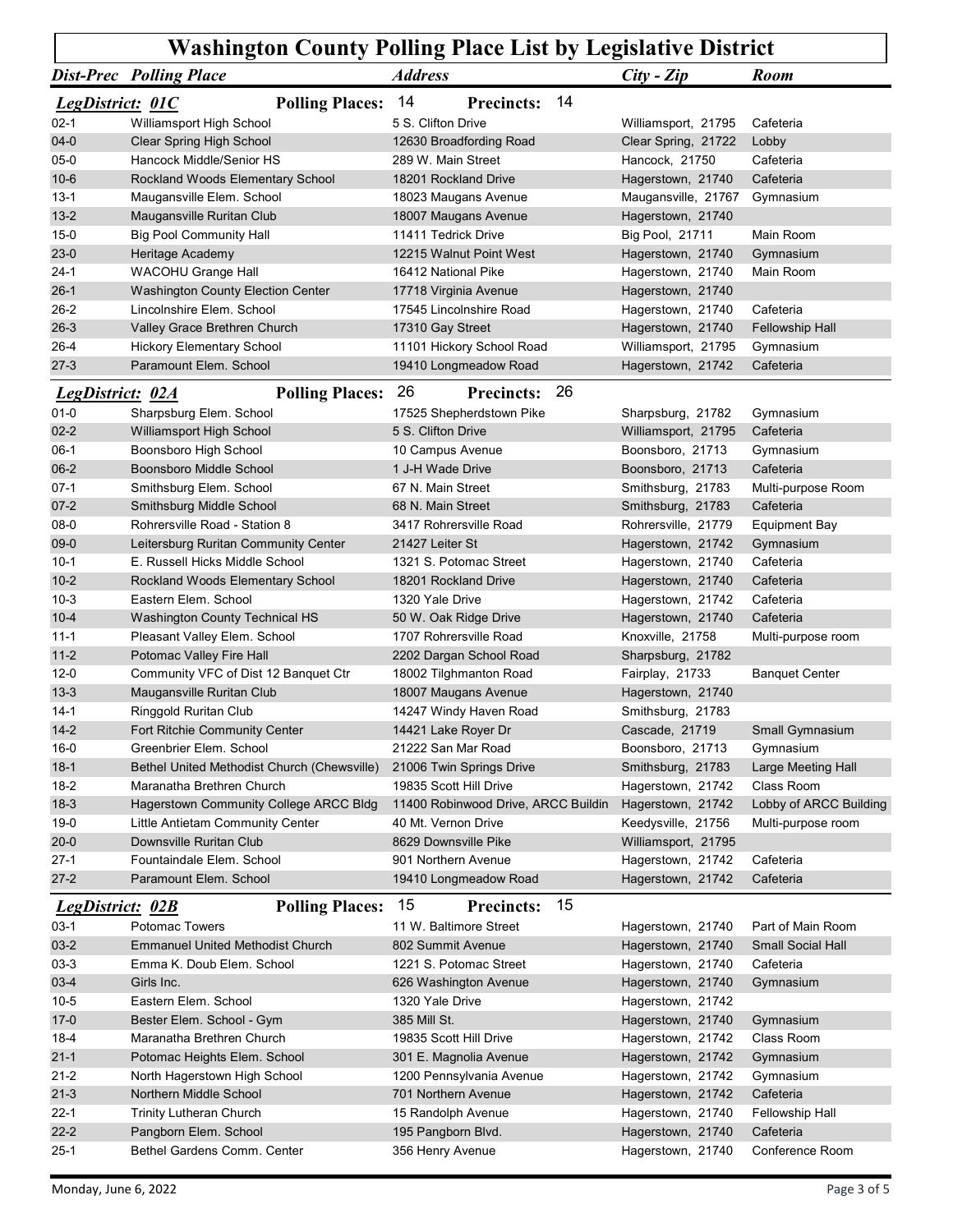| $25 - 2$ | Western Heights Middle School | 1300 Marshall Street | Hagerstown, 21740 | Cafeteria |  |
|----------|-------------------------------|----------------------|-------------------|-----------|--|
| $25-3$   | Salem Avenue Elem. School     | 1323 Salem Avenue    | Hagerstown, 21740 | Gymnasium |  |
|          |                               |                      |                   |           |  |
|          |                               |                      |                   |           |  |
|          |                               |                      |                   |           |  |
|          |                               |                      |                   |           |  |